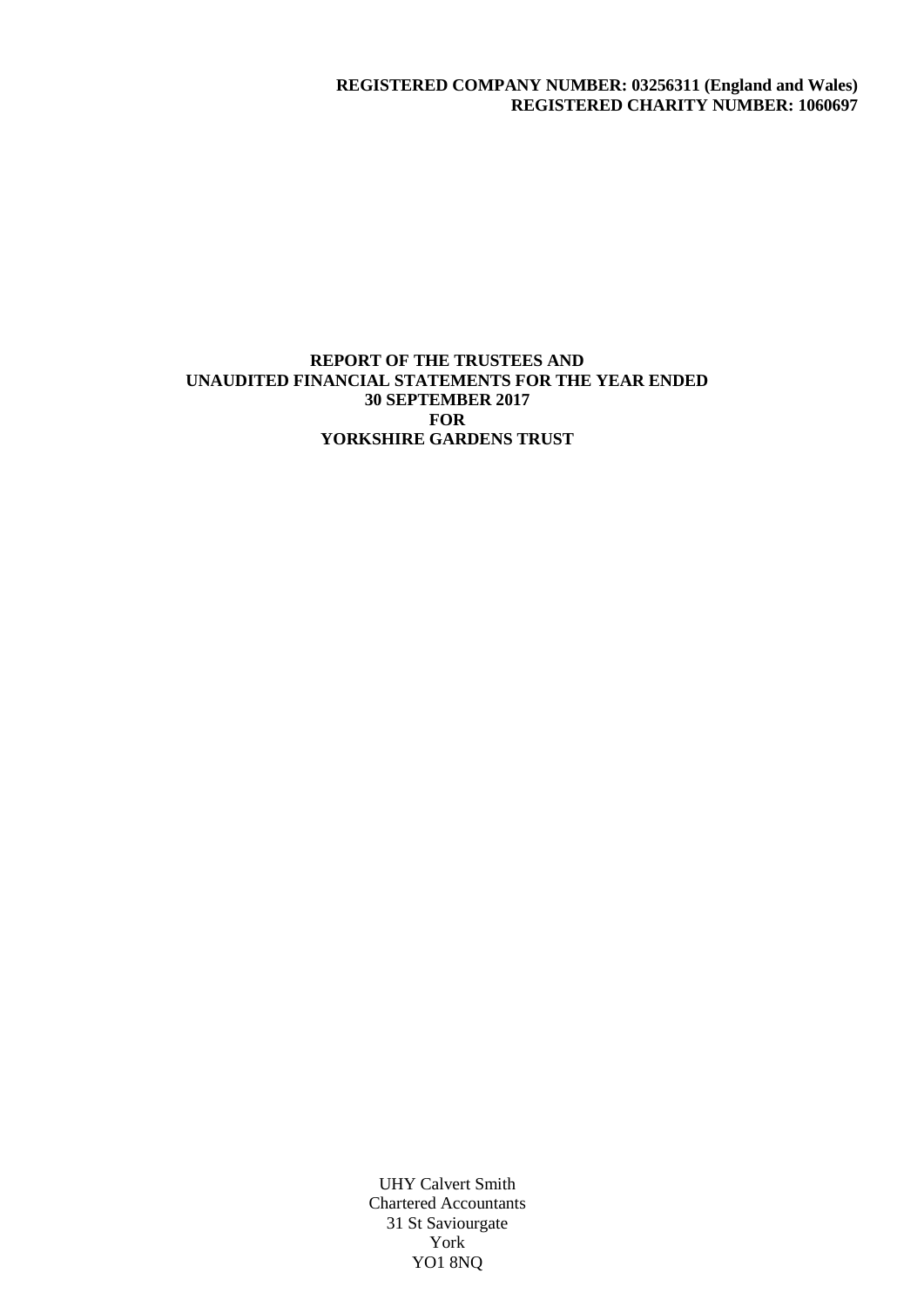# **CONTENTS OF THE FINANCIAL STATEMENTS FOR THE YEAR ENDED 30 SEPTEMBER 2017**

|                                          | Page     |
|------------------------------------------|----------|
| Report of the Trustees                   | 1 to 8   |
| <b>Independent Examiner's Report</b>     | 9        |
| <b>Statement of Financial Activities</b> | 10       |
| <b>Balance Sheet</b>                     | 11 to 12 |
| Notes to the Financial Statements        | 13 to 18 |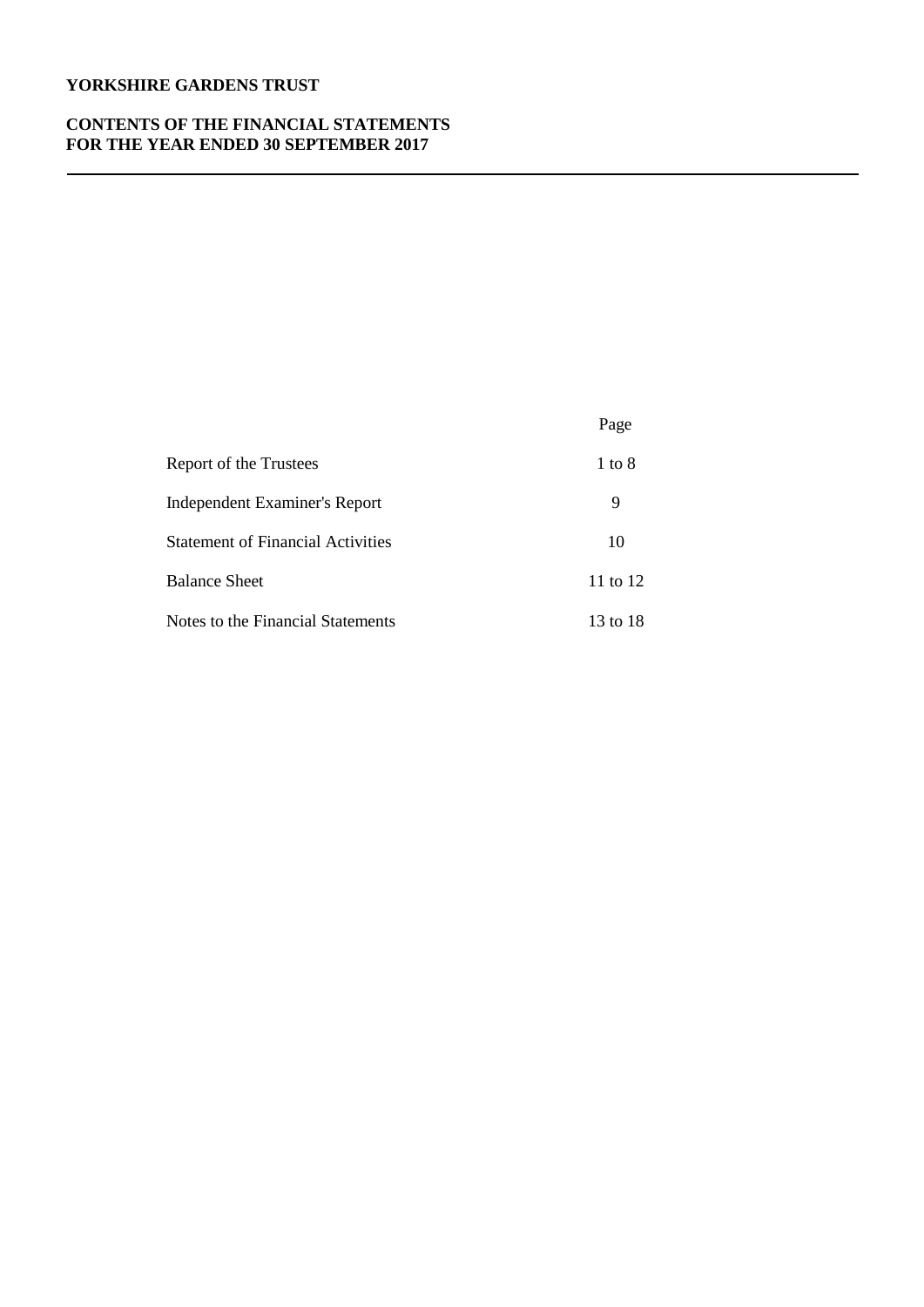# **REPORT OF THE TRUSTEES FOR THE YEAR ENDED 30 SEPTEMBER 2017**

## **OBJECTIVES AND ACTIVITIES Objectives, aims and activities**

## **Objectives**

The objects for the Trust are to promote:

- the education of the public on matters connected with garden land.
- the protection, conservation and appropriate treatment of whatever garden-land may exist or have existed in and around the counties of North Yorkshire, South Yorkshire, East Yorkshire and West Yorkshire for the education and enjoyment of the public.

# **Aims**

The Trust aims to promote the conservation of historic designed landscapes, parks and gardens in Yorkshire and raise awareness of the appropriate treatment of these unique places, with private owners, planners, archaeologists, gardeners, horticulturists and other professionals. Through its work with schools, the Trust aims to develop the interest of children and teachers in these landscapes and gardening generally.

# **Activities**

The Trustees are aware of the guidance published by the Charity Commission on Public Benefit and the guidance is taken into account when the objectives, aims and activities are reviewed.

The Trusts undertakes the following activities to meet its objectives and aims:

## **Research and Recording**

The Trust estimates that there are at least 474 important historic designed landscapes across the three former Ridings of Yorkshire and the City of York. Of those, 125 are on Historic England's Register of Historic Parks and Gardens of Special Historic Interest in England and a further 160 are on Parks & Gardens UK national database (although some have no detailed history or description), which leaves 189 sites that have not been centrally documented.

The Trust has a long-term project to identify, research and record significant, mainly unregistered, parks and gardens in the historic county of Yorkshire. The results will be shared with planners and conservation officers, added to the Parks and Gardens UK Database, the Trust's website and the Historic Environment Record. The material will also be archived at the Borthwick Institute for Archives, University of York.

The East Riding project is due for completion in early 2018 and the Selby District by mid-2018. The team is planning new projects including The North York Moors National Park Authority, who asked for assistance in researching their parks and gardens. At least 21 sites have been identified so far and once again we are searching for new recruits to help us.

The group has worked with 24 volunteers across the three areas, with many recruits from outside the Trust's membership. It has proved challenging and rewarding to train and work with them.

# **Conservation and Planning**

The Conservation Committee meets regularly to review and respond to Local Planning Authorities when applications are made that could harm or result in the loss of historic parks and garden in Yorkshire. It works closely on planning matters with the Conservation Officers at the Gardens Trust and notifies Historic England of all its consultations.

The Trust's specialist knowledge is continually being sought as funding and expertise is cut within local authorities and Historic England, and development pressures on some of Yorkshire's historic parks and gardens continues unabated. The overall strategy is one of promoting advocacy and consultation.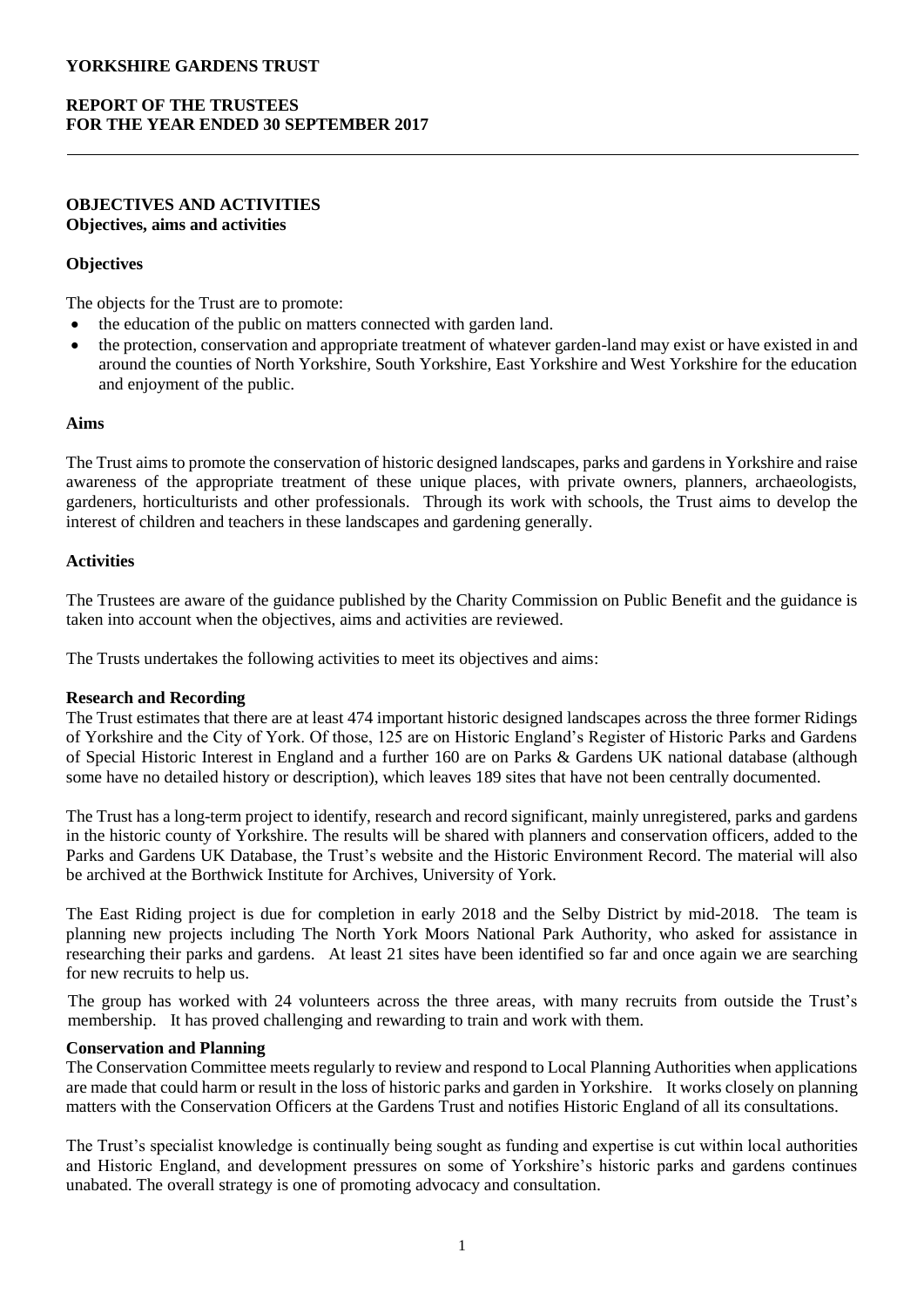# **REPORT OF THE TRUSTEES FOR THE YEAR ENDED 30 SEPTEMBER 2017**

The Trust has also established a Small Grant Scheme which has an annual budget of £2,000 to help with projects concerning important parks and gardens in Yorkshire or which satisfy the educational objects of the Trust.

## **Events**

The Trusts organises a variety of visits and lectures for members throughout the year. These raise valuable funds to support the Trust's charitable aims as well as, in themselves, meeting the Trust's educational objectives.

The programme during the year was wide ranging both geographically and historically. These included:

- visits to the historic landscapes at Wressle Castle, Auckland Castle Park, Whitley Beaumont, Kirkleatham, Dalton Hall and Plumpton Rocks, where YGT funding in memory of founder members Edward de Plumpton Hunter and Helen Lazenby has enabled some replacement tree planting.
- the gardens at Beningbrough Hall (for snowdrops and to hear about the National Trust's 10 year plan) and Sleightholmedale Lodge and a private village garden in Barnville near Pickering.
- a visit to Taylors Clematis Nursery.
- The AGM focussed on the Mickle Dynasty of landscape improvers with a lecture by Simon Warwick and a visit to the Druids Temple at Masham.

Full reports on all visits can be found in the Trust's newsletters.

The Trustees are grateful to those Trust members who led visits and also to the owners of the parks and gardens visited, especially those who kindly donated event proceeds to the Trust to assist with its charitable objectives. Some events also supported other charities such as the National Gardens Scheme and the Multiple Sclerosis Society.

The Trust was very sad to lose John Barker who died in March. He and his wife Liz were mainstays of the events organisation.

# **Schools**

YGT for schools was launched in 2007 to support schools with an interest in developing their grounds or a garden area and setting up or boosting an existing gardening club. There are currently 42 schools in the scheme.

The work of the Trust in schools for 2016/17 was loosely based on Forest Gardening, as schools do not necessarily have the ideal sunny spot for their gardens.

The Trust also offers awards to schools which have to compete in some way to receive them. These include donations of children's gardening tools, financial support for visits and Ground Development Awards to enhance opportunities for teaching and learning outside the classroom.

## **Membership**

The membership at the year-end had decreased slightly to about 300 comprising :65 Double memberships; 114 Single memberships; 30 Honorary memberships (including researchers from other organisations who have been made honorary members whilst they work for YGT and event hosts who are given one year's honorary membership); 1Association; 2 Corporate memberships; 28 Life memberships; 1Honorary life membership; and, 42 School memberships.

The Trust is reliant on its membership for income from subscriptions which is essential for funding its charitable activities.

The Trustees would like to thank all those members (and non-members) who support the Trust's activities by volunteering their time, skills and knowledge so willingly or who assist the Trust with donations in kind of office facilities, postage, telephone, printing, copying and the non-claiming of travelling expenses etc.

The Trust keeps in touch with its members via its website, the twice yearly newsletters, e-mail and Twitter. These are also designed to encourage new members, as are the membership brochure and talks given by Trustees and other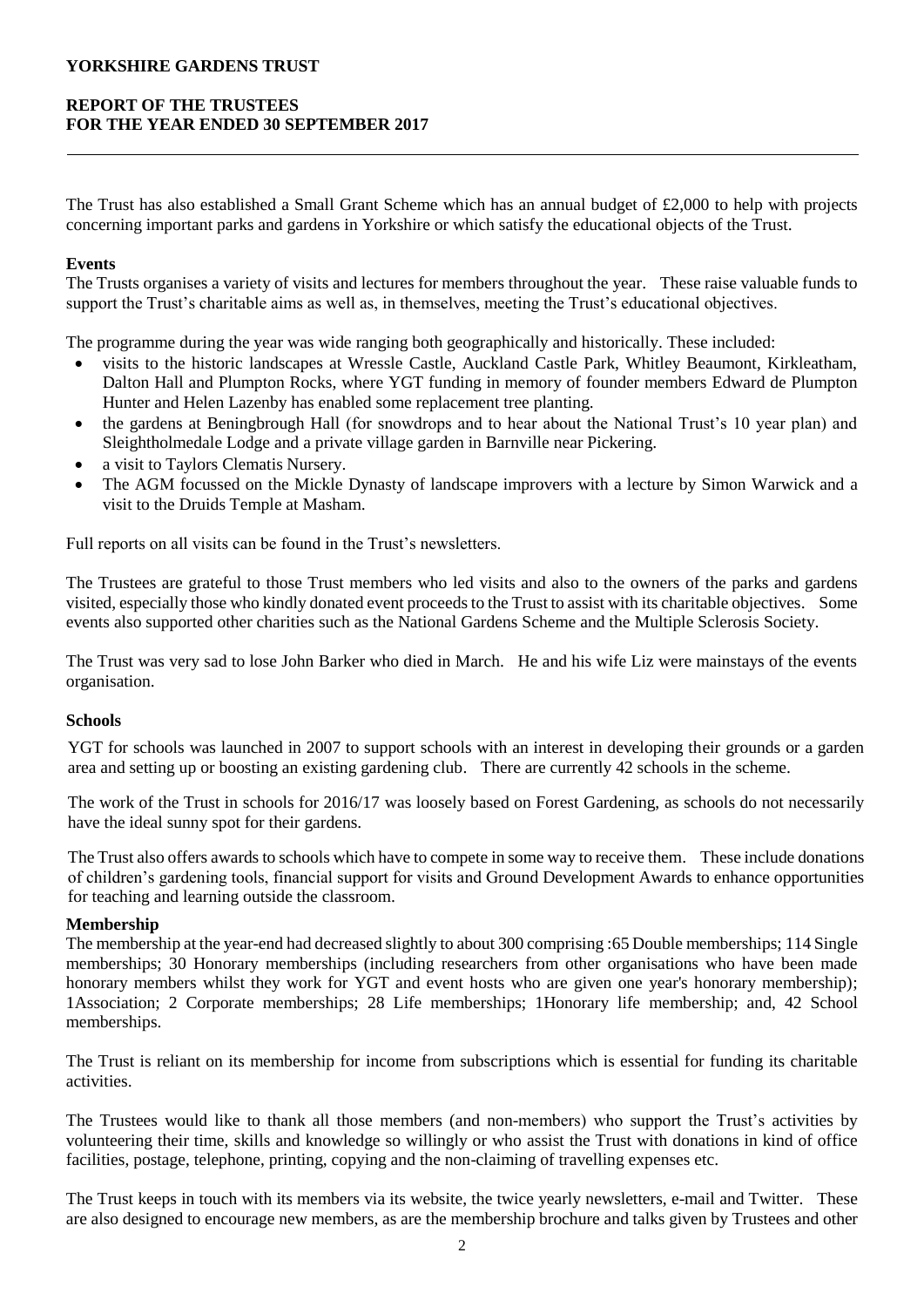# **REPORT OF THE TRUSTEES FOR THE YEAR ENDED 30 SEPTEMBER 2017**

members. The website is also the Trust's most visible interface with the wider public, informing them of the variety of work undertaken by the Trust.

## **Archives**

The Trust's Archive was established at the Borthwick Institute for Archives in 2007 for the safekeeping of its records and research material. Since then there have been regular deposits of botanical, garden and landscape history as well as copies of the Trusts minutes and reports.

## **FINANCIAL REVIEW**

#### **Review**

The Trust made a small deficit during the year, which was largely attributable to the cost of taking professional advice on the Trust's constitution which had not been reviewed for 20 years. However, the Trust's finances are in excellent shape, in large part due to the legacy from one of the Trust's founders, Phillipa Rakusen. The Trustees have developed a strategy for the legacy and some of the funds were spent during the year.

Whilst aiming to make events affordable, the events team has succeeded in creating a good surplus, which together with membership subscriptions, supports the Trusts charitable activities.

## **Reserves Policy**

The Trust aims to retain the necessary level of reserves to support its ongoing charitable activities in the short, medium and long term.

The Trust's assets are held in cash and are adequate to fulfil its obligations.

#### **Risks**

Annual budgets for each Committee are agreed by the Trustees. These are monitored by the Honorary Treasurer who reports to each Council of Management.

Insurance is arranged through the Gardens Trust and this includes professional indemnity insurance covering Trustees and Vice-presidents and non-Trust members of the Research and Recording group.

The ageing profile and lack of active volunteers continues to be a major risk for the Trust in the continued delivery of quality achievements and performance. There are currently a number of vacant roles which have resulted in others taking on unsustainable workloads. This risk remains under review and is being addressed through the Business Plan. In the meantime, the Trust continues to pay for part-time administrative help.

## **ACHIEVEMENTS AND PERFORMANCE**

The Trust continues to make considerable progress in meeting its aims and objectives. It has established links with local authorities and with local, regional and national heritage organisations with complementary aims. Its work and achievements are much admired and respected by other County Garden Trusts and by colleagues within the conservation field and world of parks and gardens. It is a great credit to the dedication, passion and commitment of the current team and of their predecessors that such a reputation has been achieved. Below are some of the key achievements during the year.

#### **Research and Recording**

Notable progress has been made towards the long term objective of understanding, evaluating and making available an in-depth knowledge of the historic park and garden resource of Yorkshire. Of the 75 sites currently on the research list, 25 have been completed with a further 20 in progress.

Helen Caffrey has joined the team as Editor, to ensure that our research reports and statements of significance are of the highest professional standard and her guidance has been invaluable.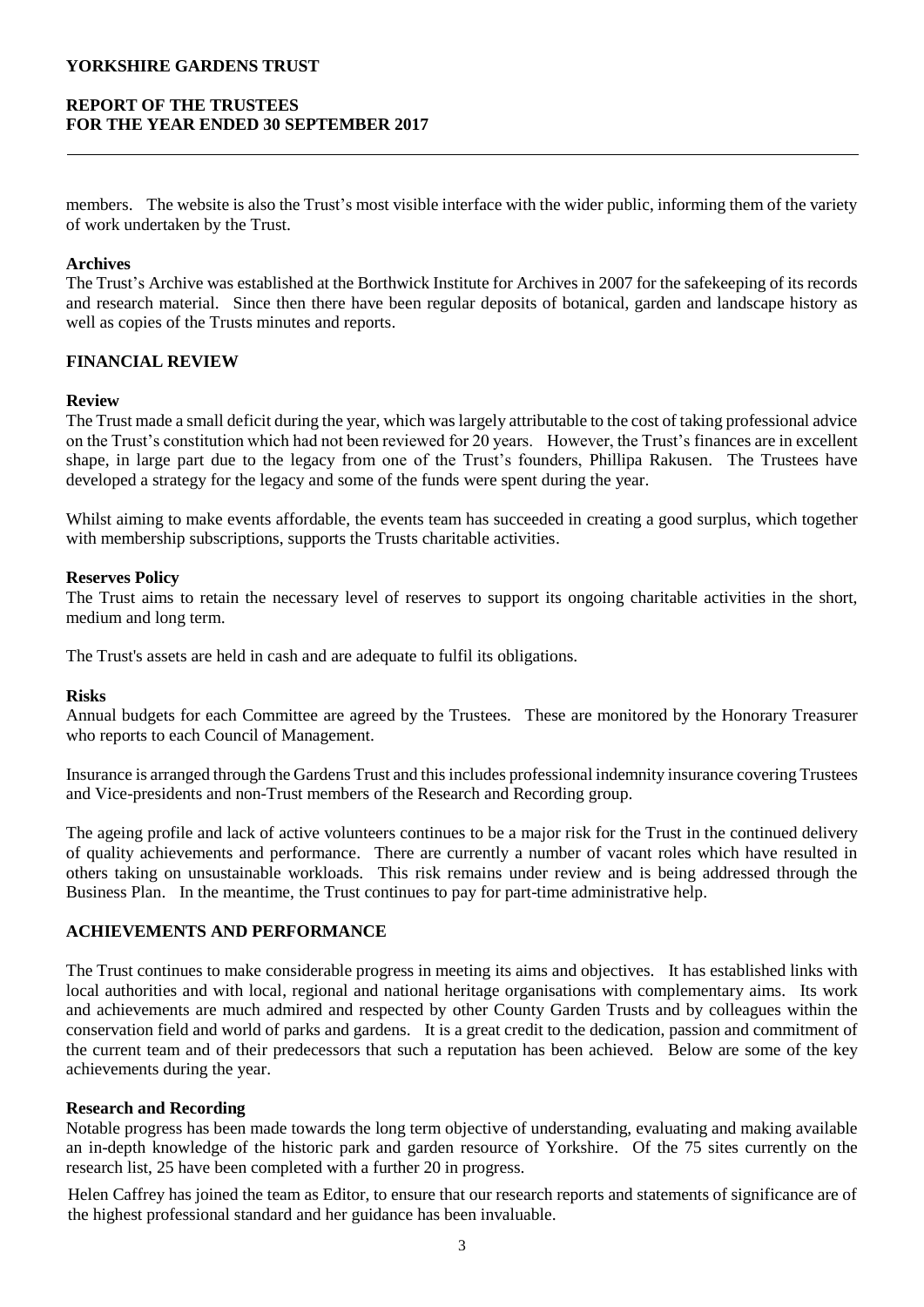# **REPORT OF THE TRUSTEES FOR THE YEAR ENDED 30 SEPTEMBER 2017**

The Trust has been sharing its methodology and good practice with other County Gardens Trusts by contributing to The Gardens Trust Historic Landscape Project workshops and training sessions.

#### **Conservation and Planning**

Following its closure in March 2017 and the dearth of publicly available information, the Trust has been lobbying the Heritage Lottery Fund and Historic England regarding the future of the iconic Grade I site at Wentworth Castle which has been so successful in winning awards and accolades for its exemplary renovation work over the last fifteen years.

During the year advice and comments have been given on a variety of landscapes and garden including Cliffe Castle, an avenue of trees at Snape, Milner Field at Saltaire, Temple Newsam, Studley Royal and Fountains Abbey, South Cliff Gardens at Scarborough, High Royds at Ilkley, Malsis Hall, sites within the Yorkshire Dales National Park, Sheffield Botanical Gardens, the historic glasshouse at Busby Hall, the Japanese Garden at Grantley Hall and Ilkley Memorial Garden.

Historic England added the designed landscape at Parlington, near Aberford to the Register of Parks and Gardens in September 2017, following extensive research by Trust member Susan Kellerman.

Members have also attended meetings on Conservation Areas, the Yorkshire and Humber Historic Environment Forum, Historic Environment Local Management and the new national event organised by the Garden Trust; the Historic Landscape Assembly.

## **Schools**

All schools were offered shade-tolerant autumn-fruiting raspberries and all 42 schools received the book, "Anywhere Farm" funded by generous anonymous donations and purchased from a local independent bookshop in York.

4 interested schools were put in touch with the Forest Garden at Old Sleningford which runs workshops.

Bulldog children's gardening tools were given to a Sheffield school funded by a donation by John Hampshire in memory of his wife Joyce.

The Trust was able to support a visit by a school in York to the Yorkshire Arboretum thanks to the Pippa Rakusen bequest.

This bequest also enabled the Trust to make two £250 Ground Development Awards. The first to a school in Middlesbrough to develop a wildflower area to as part of a wildlife haven, providing an environment to study nature and for artwork. The second to a school near Sheffield to capitalise on its successful growing by making a garden kitchen so that children can eat the produce they have grown from seed.

#### **Grants and Donations**

The Trust made grants and donations totalling £4,523 during the year. These included funding for schools, grants under the Small Grants Scheme and a grant to the York Civic Trust to fund the placing of a plaque to botanist and nurseryman, James Backhouse, on his home at 92 Micklegate, York. Further details can be found in Note 5 of the financial statements.

#### **Events**

As a result of attending events, members raised a total of £2,459 (after costs) to support the Trust's charitable activities.

## **Refugee Day**

With the support of the National Trust at Beningbrough, the Trust hosted a day for refugees with their children and volunteers/trustees from Refugee Action, York. Activities included a picnic, walks in the gardens, playing in the adventure playground and visiting and dressing up in the house.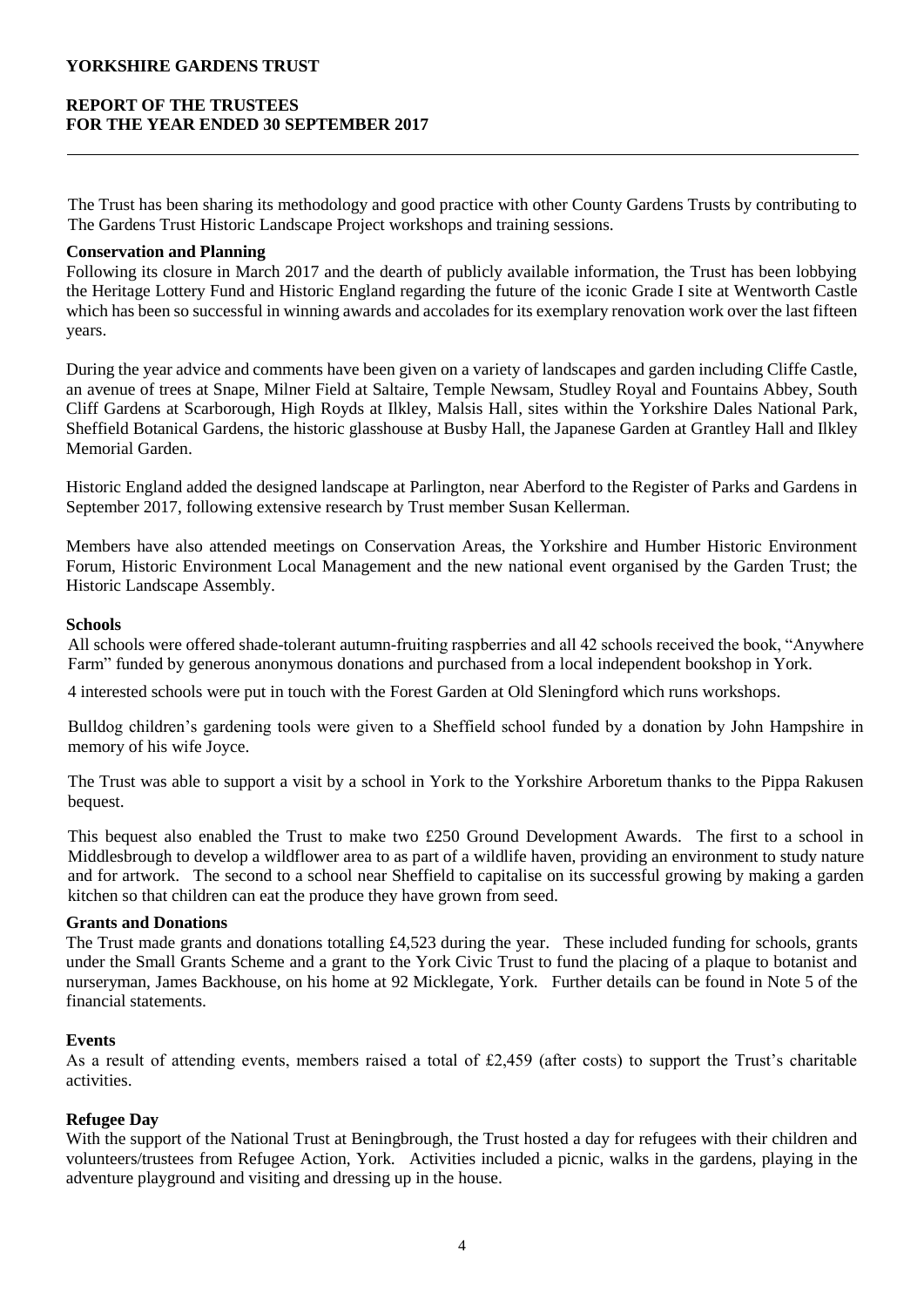# **REPORT OF THE TRUSTEES FOR THE YEAR ENDED 30 SEPTEMBER 2017**

## **Repton 200**

Following the success of the events that were held to commemorate the tercentenary of the birth of Capability Brown in 2016, preparations are well advanced to celebrate the bi-centenary in March 2018 of the death Humphry Repton, who succeeded Brown as Britain's greatest landscape and garden designer.

The Trust is once again indebted to Karen Lynch who is taking a leading role in the nationwide events throughout the year, which are being coordinated by the Gardens Trust. In particular, Karen is researching and publishing a book, jointly with Patrick Eyres, that will highlight Repton's work in Yorkshire and the 'Red Books' that he produced for his clients for those sites on which he worked. Karen is also working closely with the Trust's Events Team and with neighbouring Trusts on a series events and visits to Repton sites.

#### **Business Plan**

Work commenced on the 2018- 22 Business Plan. This sets out a bold vision for the future of the Trust and will act as a focus for activities and provide a platform against which to evaluate the Trust's future progress in delivering its charitable objectives. The Business Plan will be presented to members at the AGM in March 2018 and will be available on the Trust's website.

## **STRUCTURE, GOVERNANCE AND MANAGEMENT**

#### **Governing document**

The Trust's Memorandum and Articles of Association set out how its activities should be conducted. The Trustees have taken professional advice and updated Articles will be presented for approval by members at the 2018 AGM.

#### **Constitution**

The Yorkshire Gardens Trust was incorporated in September 1996 as a company limited by guarantee and became a registered charity in February 1997.

#### **Recruitment, appointment and training of new trustees**

The Memorandum and Articles of Association require one third of the Trustees to retire at each AGM. Retiring Trustees can be re-elected. There is no fixed term of office. New Trustees are usually elected at the AGM, but Trustees may co-opt a new Trustee during the year. Current Trustees encourage members and others with helpful skills, to consider becoming Trustees. No person/body appoints Trustees.

At the Council of Management meeting immediately after the AGM the Trustees elect a Chairman and appoint officers.

Trustee training is by mentoring from established Trustees supported by documentation and updates from the Charity Commission. The Trustees takes advice from its professional advisers when required. It was with great sadness that the Trust learnt of the death of Matthew Wrigley, the Trust's solicitor, in September 2017. Matthew, who was a member from the outset, advised on the formation of the Trust, was a source of wise counsel over the years and gave generously of his time. He will be greatly missed.

### **Organisational structure and management**

The affairs of the Trust are managed by the Trustees, who are also Directors, and who form the Council of Management. The Council met four times during the year. Decisions are made by a majority of votes.

The Trust has Committees which are responsible for Conservation, Schools, Events and Research and Recording. Others committees are established as required e.g. for Business Planning. These Committees are made up of at least one Trustee and other members with appropriate skills and knowledge and meet according to need. The Trustee reports to the Council and raises any proposals which require a decision by the Trustees.

The Trust is a member of the Gardens Trust and sends a voting delegate to any business meetings and the AGM. Through the Gardens Trust, the Trust is also a member of 'Heritage Alliance', the national body for organisations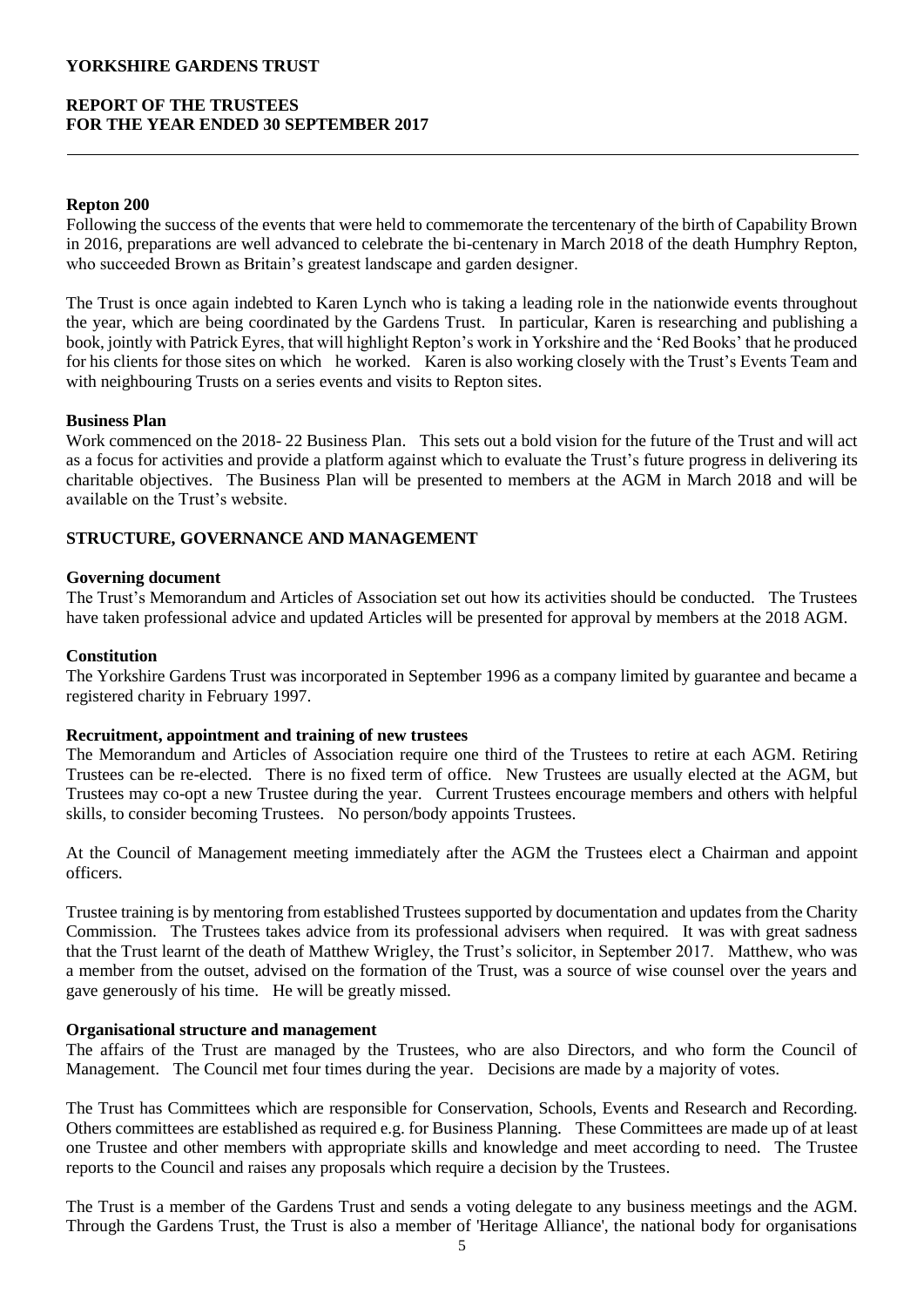# **REPORT OF THE TRUSTEES FOR THE YEAR ENDED 30 SEPTEMBER 2017**

concerned with all aspects of the historic environment. One Trustee represents historic parks and gardens issues on the Historic Environment Forum for Yorkshire and Humber. The Trust also has a nominated Trustee, Jane Furse, for the Wentworth Castle and Stainborough Park Heritage Trust.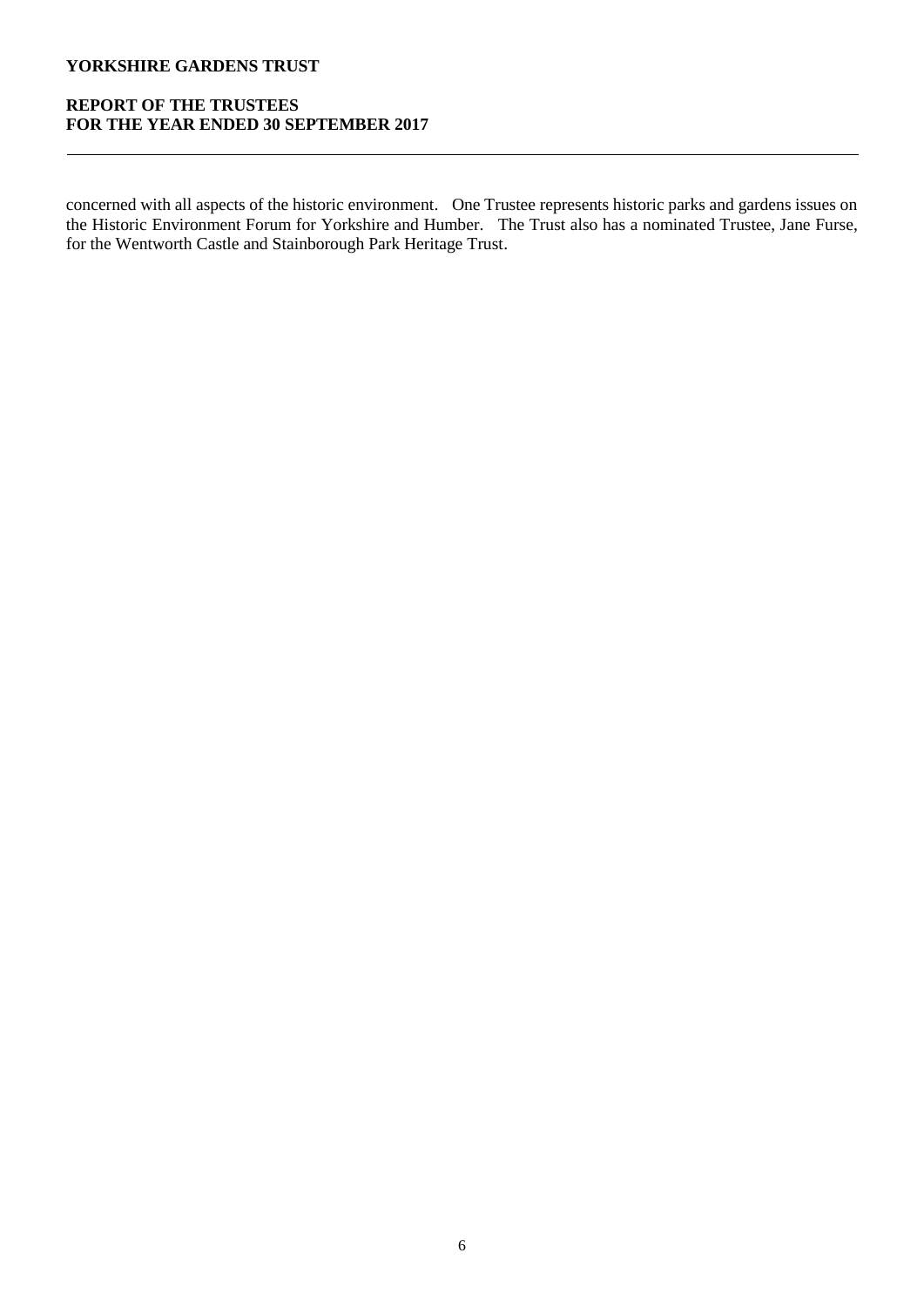# **REPORT OF THE TRUSTEES FOR THE YEAR ENDED 30 SEPTEMBER 2017**

#### **REFERENCE AND ADMINISTRATIVE DETAILS**

#### **Registered Company number**

03256311 (England and Wales)

**Registered Charity number** 1060697

#### **Registered office**

31 St. Saviourgate York North Yorkshire YO1 8NQ

## **Trustees**

The subscribers to the Memorandum and Articles of Association (The Council of Management) who held office during the year were as follows:-

| Val Hepworth           | Chairman, Company Secretary, Conservation, Events   |
|------------------------|-----------------------------------------------------|
| Fiona Barlow           | Events, Schools Appointed 18th March 2017           |
| <b>Malcolm Barnett</b> | Pippa Rakusen Bequest, Company Secretary assistance |
| Ray Blyth              | Events, Refugee Event, Small Grants Scheme.         |
| <b>Tony Cleaver</b>    | Newsletter Editor                                   |
| Penelope Dawson Brown  | Conservation, Archives, Schools Education.          |
| David Morgan           | Business Planning Appointed 18th March 2017         |
| <b>Vicky Price</b>     | Events Appointed 18th March 2017                    |
| David Tiptaft          | Resigned 18th March 2017                            |
| Nigel Tooze            | <b>Honorary Treasurer</b>                           |
|                        |                                                     |

The Charity Trustees are the current Directors of the limited company.

There is a vacancy for a Vice Chairman and also a Secretary to Council.

Some Council meetings have been attended by Vice-presidents Peter Goodchild, Nick Lane Fox and Lady Legard.

Mrs Louise Amende has continued her remunerated role as Administrator for Events bookings, Membership Secretary and assisting the Council, due to the continued lack of further volunteers.

| <b>Independent examiner</b>  | <b>Bankers</b>       |
|------------------------------|----------------------|
| <b>UHY Calvert Smith</b>     |                      |
| <b>Chartered Accountants</b> | Yorkshire Bank       |
| 31 St Saviourgate            | 46 Coney Street      |
| York                         | York YO1 1NQ         |
| YO1 8NQ                      |                      |
|                              | Aldermore Bank       |
| <b>Solicitors</b>            | 1st Floor, Block B   |
| Wrigleys                     | Western House        |
| 19 Cookridge Street          | Lynch Wood           |
| Leeds                        | Peterborough PE2 6FZ |
| LS <sub>2</sub> 3AG          |                      |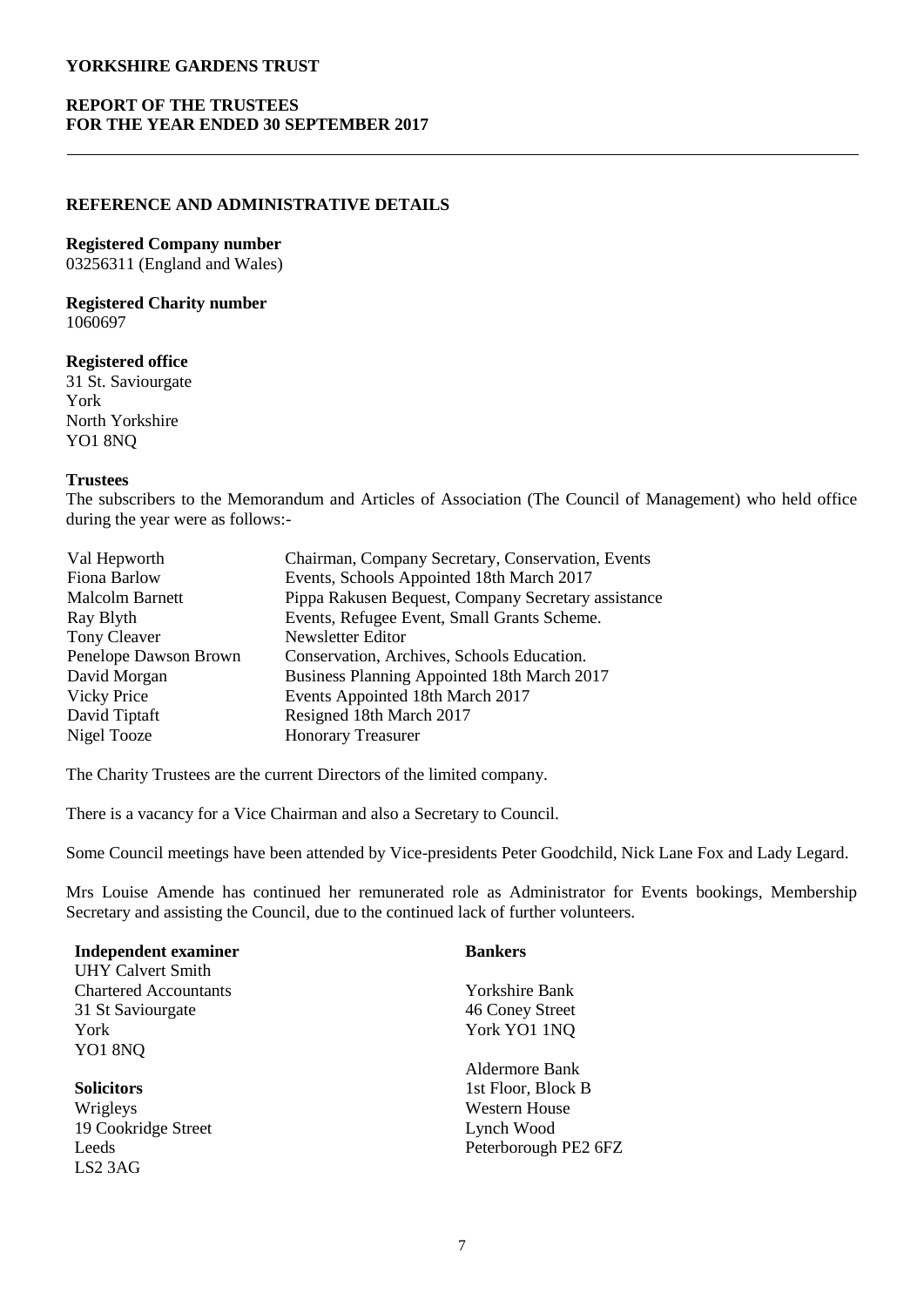# **REPORT OF THE TRUSTEES FOR THE YEAR ENDED 30 SEPTEMBER 2017**

This report has been prepared in accordance with the special provisions of Part 15 of the Companies Act 2006 relating to small companies.

Approved by order of the board of trustees on 30 January 2018 and signed on its behalf by:

Mrs Valerie Hepworth - Trustee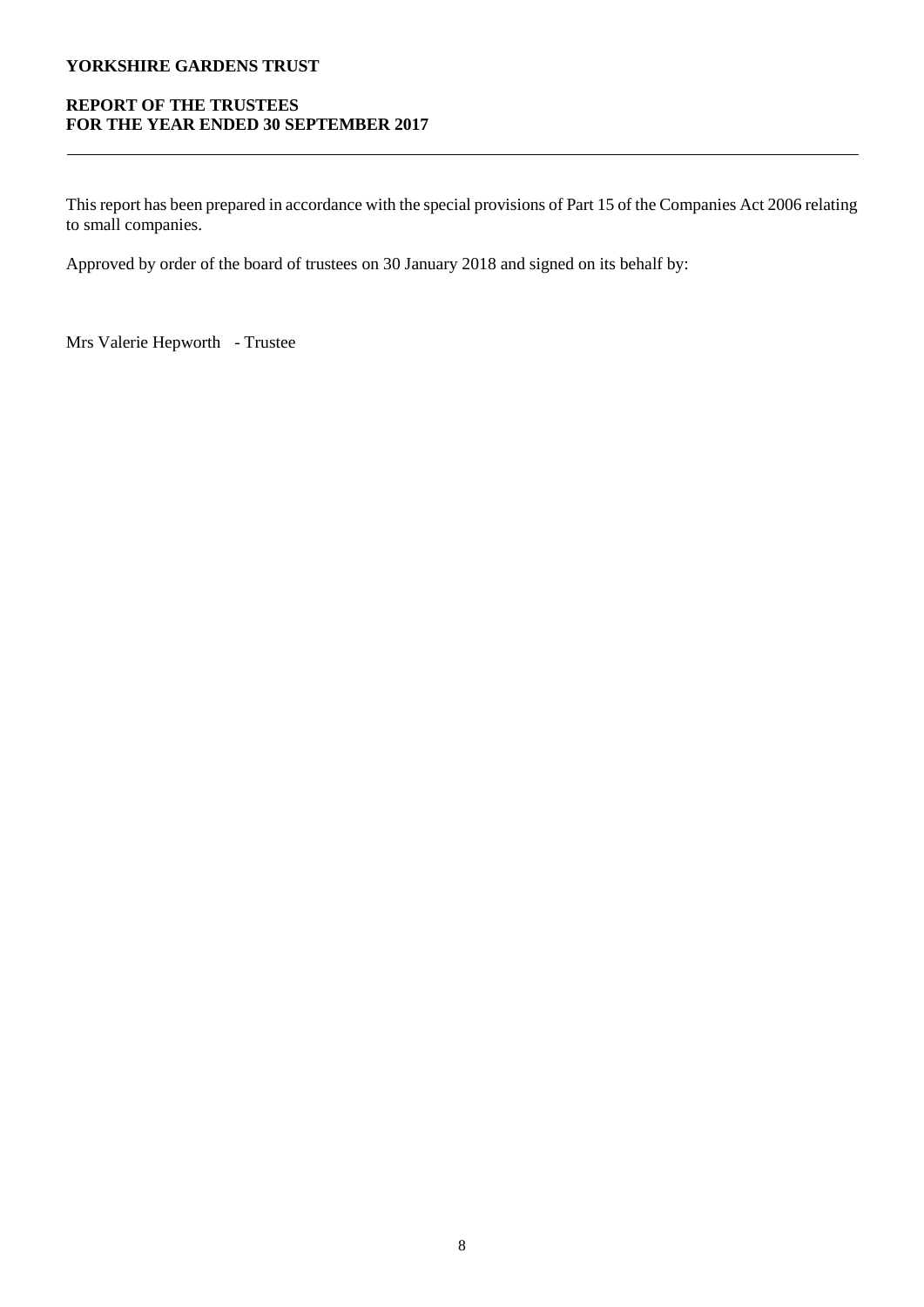# **INDEPENDENT EXAMINER'S REPORT TO THE TRUSTEES OF YORKSHIRE GARDENS TRUST**

I report to the charity trustees on my examination of the accounts of the company for the year ended (date) which are set out on pages ten to eighteen.

# **Responsibilities and basis of report**

As the charity trustees of the company (and also its directors for the purposes of company law) you are responsible for the preparation of the accounts in accordance with the requirements of the Companies Act 2006 ('the 2006 Act').

Having satisfied myself that the accounts of the company are not required to be audited under Part 16 of the 2006 Act and are eligible for independent examination, I report in respect of my examination of your company's accounts as carried out under section 145 of the Charities Act 2011 ('the 2011 Act'). In carrying out my examination I have followed the Directions given by the Charity Commission under section 145(5)(b) of the 2011 Act.

## **Independent examiner's statement**

I have completed my examination. I confirm that no matters have come to my attention in connection with the examination giving me cause to believe that in any material respect:

- 1. accounting records were not kept in respect of the company as required by section 386 of the 2006 Act; or
- 2. the accounts do not accord with those records; or
- 3. the accounts do not comply with the accounting requirements of section 396 of the 2006 Act other than any requirement that the accounts give a 'true and fair view' which is not a matter considered as part of an independent examination; or
- 4. the accounts have not been prepared in accordance with the methods and principles of the Statement of Recommended Practice for accounting and reporting by charities applicable to charities preparing their accounts in accordance with the Financial Reporting Standard applicable in the UK and Republic of Ireland (FRS 102).

I have no concerns and have come across no other matters in connection with the examination to which attention should be drawn in this report in order to enable a proper understanding of the accounts to be reached.

Mr Harry P Howley UHY Calvert Smith Chartered Accountants 31 St Saviourgate York YO1 8NQ

Date: 16 February 2018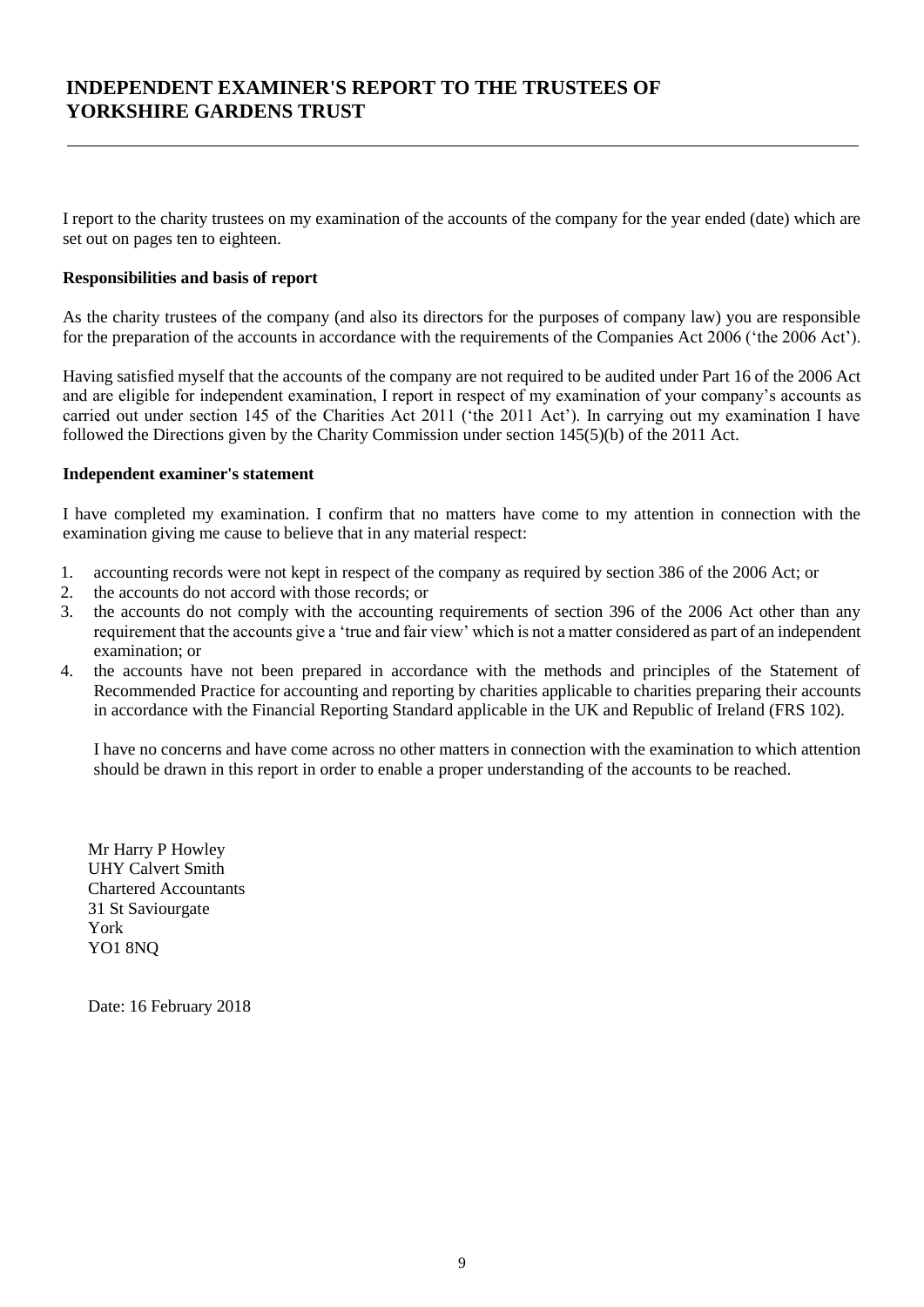# **STATEMENT OF FINANCIAL ACTIVITIES (INCORPORATING AN INCOME AND EXPENDITURE ACCOUNT) FOR THE YEAR ENDED 30 SEPTEMBER 2017**

|                                              | <b>Notes</b>   | <b>Unrestricted</b><br><b>Funds</b><br>$\pmb{\mathfrak{L}}$ | <b>Restricted</b><br><b>Funds</b><br>$\pmb{\mathfrak{L}}$ | 2017<br><b>Total</b><br>funds<br>£ | 2016<br>Total<br>funds<br>$\pounds$ |
|----------------------------------------------|----------------|-------------------------------------------------------------|-----------------------------------------------------------|------------------------------------|-------------------------------------|
| <b>INCOME FROM</b>                           |                |                                                             |                                                           |                                    |                                     |
| Donations and legacies                       | $\overline{c}$ | 6,933                                                       |                                                           | 6,933                              | 23,327                              |
| <b>Charitable activities</b>                 | 3              |                                                             |                                                           |                                    |                                     |
| Functions, events                            |                | 4,846                                                       |                                                           | 4,846                              | 13,154                              |
| Sale of books                                |                | 1,320                                                       |                                                           | 1,320                              | 1,185                               |
| Investment income                            | $\overline{4}$ | 655                                                         |                                                           | 655                                | 46                                  |
| <b>Total</b>                                 |                | 13,754                                                      |                                                           | 13,754                             | 37,712                              |
| <b>EXPENDITURE ON</b>                        |                |                                                             |                                                           |                                    |                                     |
| <b>Charitable activities</b>                 |                |                                                             |                                                           |                                    |                                     |
| Functions, events                            |                | (1, 874)                                                    |                                                           | (1, 874)                           | (7,704)                             |
| Grants, donations                            | 5              | (4, 386)                                                    | (137)                                                     | (4,523)                            | (2,170)                             |
| Capability Brown Celebration<br>Costs        |                | (375)                                                       |                                                           | (375)                              | (19, 156)                           |
| Administration and governance                |                | (9, 833)                                                    | (118)                                                     | (9,951)                            | (10,032)                            |
|                                              |                |                                                             |                                                           |                                    |                                     |
| Other                                        |                | (90)                                                        |                                                           | (90)                               | (532)                               |
| <b>Total</b>                                 |                | (16, 558)                                                   | (255)                                                     | (16, 813)                          | (39, 594)                           |
| <b>NET INCOME/</b><br>(EXPENDITURE)          |                | (2,804)                                                     | (255)                                                     | (3,059)                            | (1,882)                             |
| <b>Transfers between funds</b>               |                | 193                                                         | (193)                                                     |                                    |                                     |
| Net movement in funds                        |                | (2,611)                                                     | (448)                                                     | (3,059)                            | (1,882)                             |
| <b>RECONCILIATION OF</b><br><b>FUNDS</b>     |                |                                                             |                                                           |                                    |                                     |
| <b>Total funds brought forward</b>           |                | 75,388                                                      | 1,024                                                     | 76,412                             | 78,294                              |
| <b>TOTAL FUNDS CARRIED</b><br><b>FORWARD</b> |                | 72,777                                                      | 576                                                       | 73,353                             | 76,412                              |

The notes form part of these financial statements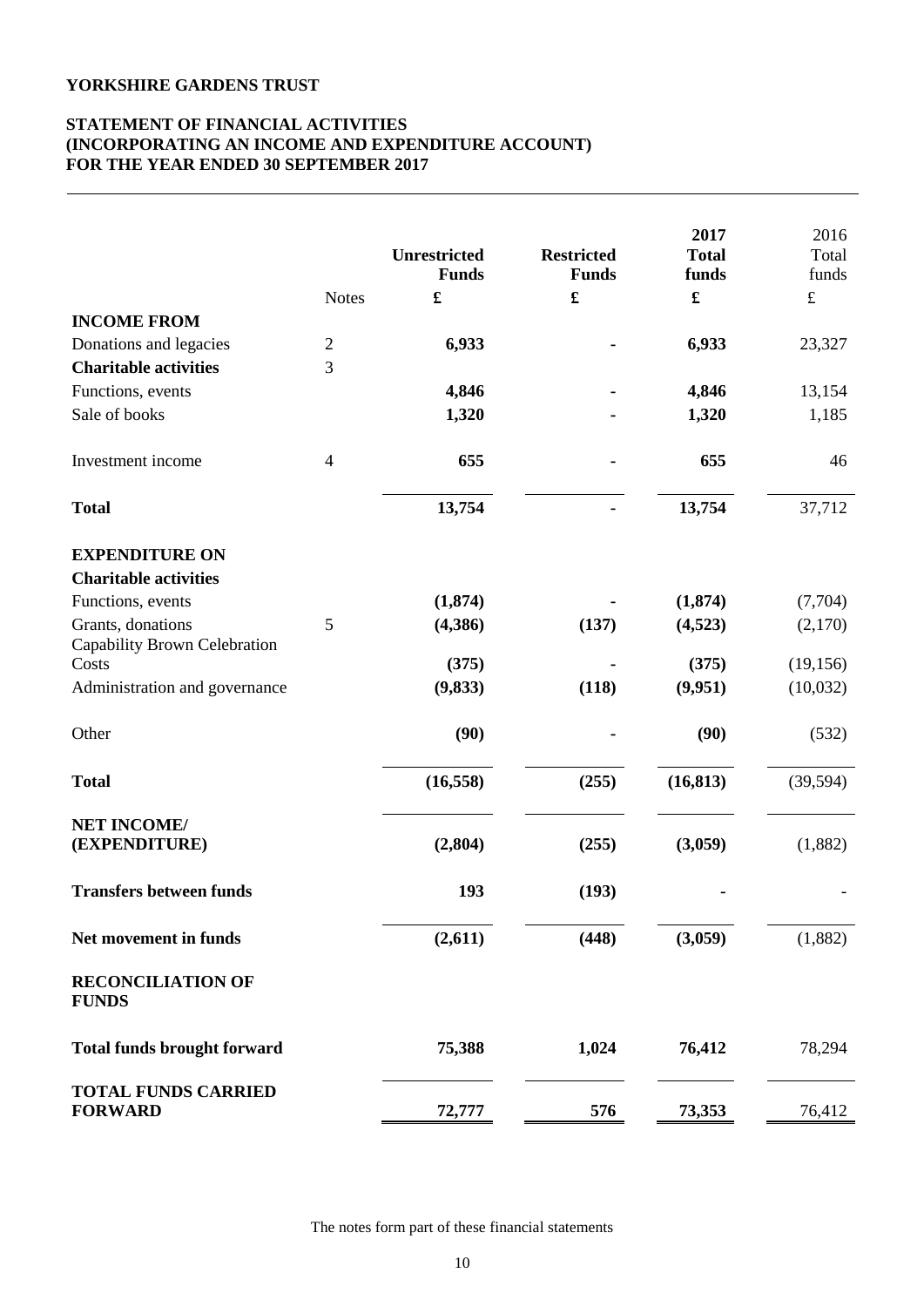# **BALANCE SHEET AT 30 SEPTEMBER 2017**

|                                                        | <b>Notes</b> | <b>Unrestricted</b><br><b>Funds</b><br>£ | <b>Restricted</b><br><b>Funds</b><br>£ | 2017<br><b>Total</b><br>funds<br>$\mathbf f$ | 2016<br>Total<br>funds<br>$\mathbf f$ |
|--------------------------------------------------------|--------------|------------------------------------------|----------------------------------------|----------------------------------------------|---------------------------------------|
| <b>FIXED ASSETS</b>                                    |              |                                          |                                        |                                              |                                       |
| Tangible assets                                        | 9            |                                          |                                        |                                              | 40                                    |
| <b>CURRENT ASSETS</b>                                  |              |                                          |                                        |                                              |                                       |
| Debtors                                                | 10           | 998                                      |                                        | 998                                          |                                       |
| Cash at bank                                           |              | 73,695                                   | 576                                    | 74,271                                       | 79,117                                |
| <b>Total</b>                                           |              | 74,693                                   | 576                                    | 75,269                                       | 79,117                                |
| <b>CREDITORS</b>                                       |              |                                          |                                        |                                              |                                       |
| Amounts falling due within one year                    | 11           | (1,916)                                  |                                        | (1,916)                                      | (2,745)                               |
| <b>NET CURRENT ASSETS</b>                              |              | 72,777                                   | 576                                    | 73,353                                       | 76,372                                |
| <b>TOTAL ASSETS LESS</b><br><b>CURRENT LIABILITIES</b> |              | 72,777                                   | 576                                    | 73,353                                       | 76,412                                |
| <b>NET ASSETS</b>                                      |              | 72,777                                   | 576                                    | 73,353                                       | 76,412                                |
| <b>FUNDS</b>                                           | 12           |                                          |                                        |                                              |                                       |
| Unrestricted funds                                     |              |                                          |                                        | 72,777                                       | 75,388                                |
| Restricted funds                                       |              |                                          |                                        | 576                                          | 1,024                                 |
| <b>TOTAL FUNDS</b>                                     |              |                                          |                                        | 73,353                                       | 76,412                                |
|                                                        |              |                                          |                                        |                                              |                                       |

The notes form part of these financial statements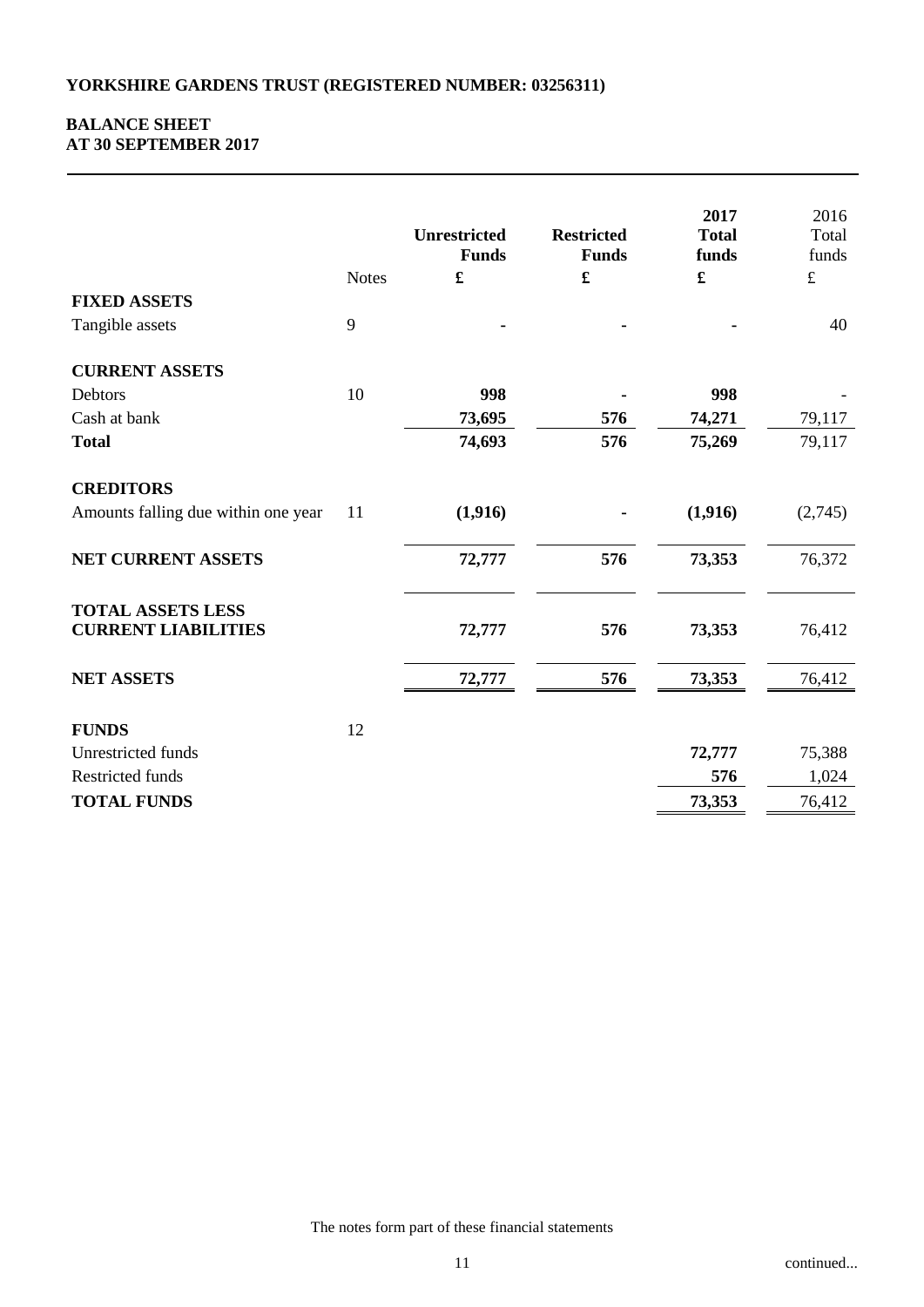# **YORKSHIRE GARDENS TRUST (REGISTERED NUMBER: 03256311)**

# **BALANCE SHEET - CONTINUED AT 30 SEPTEMBER 2017**

The charitable company is entitled to exemption from audit under Section 477 of the Companies Act 2006 for the year ended 30 September 2017.

The members have not required the charitable company to obtain an audit of its financial statements for the year ended 30 September 2017 in accordance with Section 476 of the Companies Act 2006.

The trustees acknowledge their responsibilities for

- (a) ensuring that the charitable company keeps accounting records that comply with Sections 386 and 387 of the Companies Act 2006 and
- (b) preparing financial statements which give a true and fair view of the state of affairs of the charitable company as at the end of each financial year and of its surplus or deficit for each financial year in accordance with the requirements of Sections 394 and 395 and which otherwise comply with the requirements of the Companies Act 2006 relating to financial statements, so far as applicable to the charitable company.

These financial statements have been prepared in accordance with the special provisions of Part 15 of the Companies Act 2006 relating to small charitable companies.

The financial statements were approved by the Board of Trustees on 30 January 2018 and were signed on its behalf by:

Mrs Valerie Hepworth -Trustee

Mr Nigel Tooze -Trustee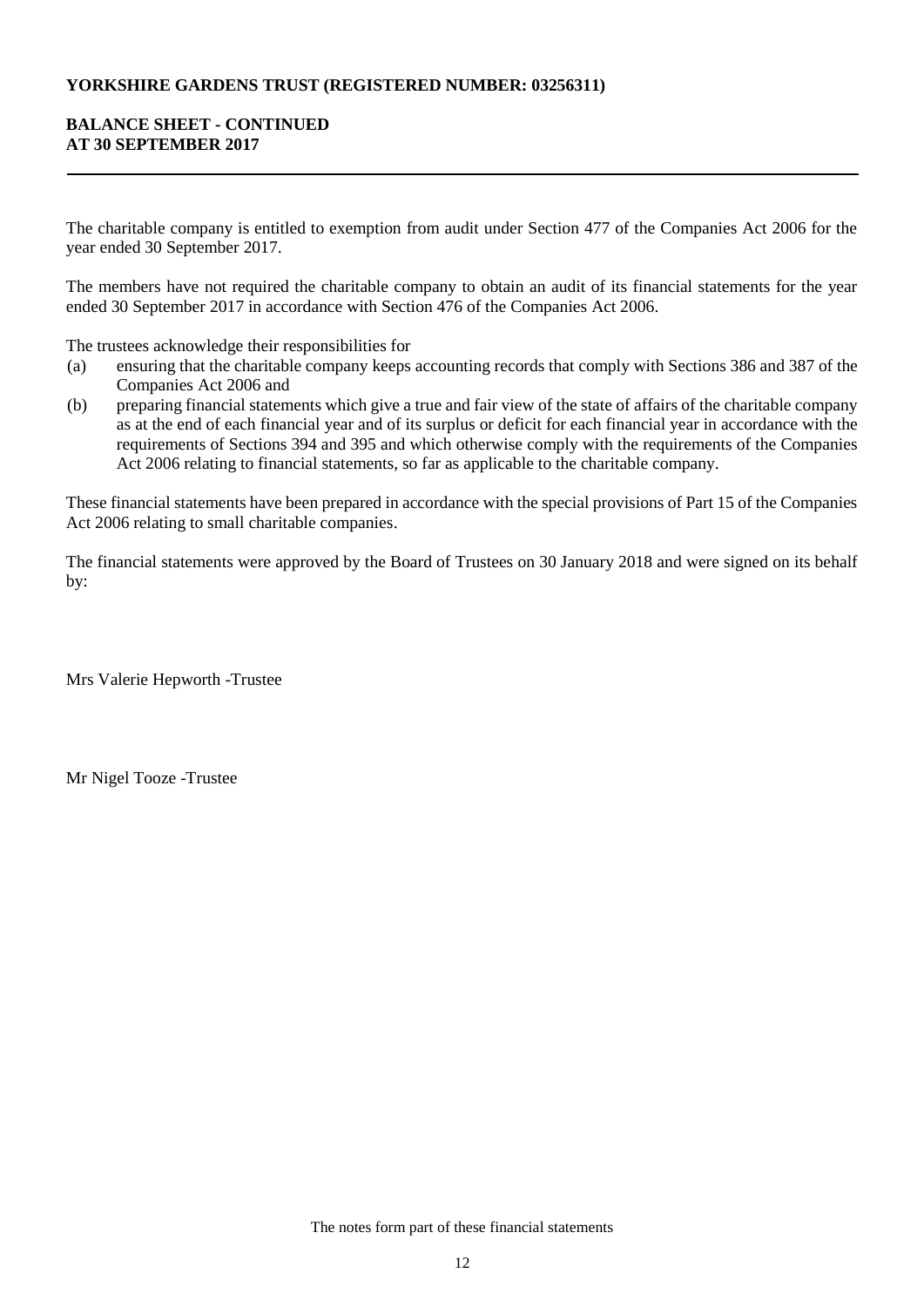# **NOTES TO THE FINANCIAL STATEMENTS FOR THE YEAR ENDED 30 SEPTEMBER 2017**

## **1. ACCOUNTING POLICIES**

## **Basis of preparing the financial statements**

The financial statements of the charitable company, which is a public benefit entity under FRS 102, have been prepared in accordance with the Charities SORP (FRS 102) 'Accounting and Reporting by Charities: Statement of Recommended Practice applicable to charities preparing their accounts in accordance with the Financial Reporting Standard applicable in the UK and Republic of Ireland (effective 1 January 2015)', the Financial Reporting Standard 102 'The Financial Reporting Standard applicable in the UK and Republic of Ireland' and the Companies Act 2006. The financial statements have been prepared under the historical cost convention.

## **First year adoption**

This is the first year in which the financial statements have been prepared under FRS 102. No changes in accounting policies, and therefore no changes in the previously stated financial position and performance, are considered to have been required on the transition from the previous financial reporting framework.

## **Income**

All income is recognised in the Statement of Financial Activities once the charity has entitlement to the funds, it is probable that the income will be received and the amount can be measured reliably.

## **Expenditure**

Liabilities are recognised as expenditure as soon as there is a legal or constructive obligation committing the charity to that expenditure, it is probable that a transfer of economic benefits will be required in settlement and the amount of the obligation can be measured reliably. Expenditure is accounted for on an accruals basis and has been classified under headings that aggregate all cost related to the category. Where costs cannot be directly attributed to particular headings they have been allocated to activities on a basis consistent with the use of resources.

Grants offered subject to conditions which have not been met at the year-end date are noted as a commitment but not accrued as expenditure.

#### **Tangible fixed assets**

Depreciation is provided at the following annual rates in order to write off each asset over its estimated useful life.

Plant and machinery etc. - 15% on reducing balance

#### **Taxation**

The charity is exempt from corporation tax on its charitable activities.

#### **Fund accounting**

Unrestricted funds can be used in accordance with the charitable objectives at the discretion of the trustees.

Restricted funds can only be used for particular restricted purposes within the objects of the charity. Restrictions arise when specified by the donor or when funds are raised for particular restricted purposes.

Further explanation of the nature and purpose of each fund is included in the notes to the financial statements.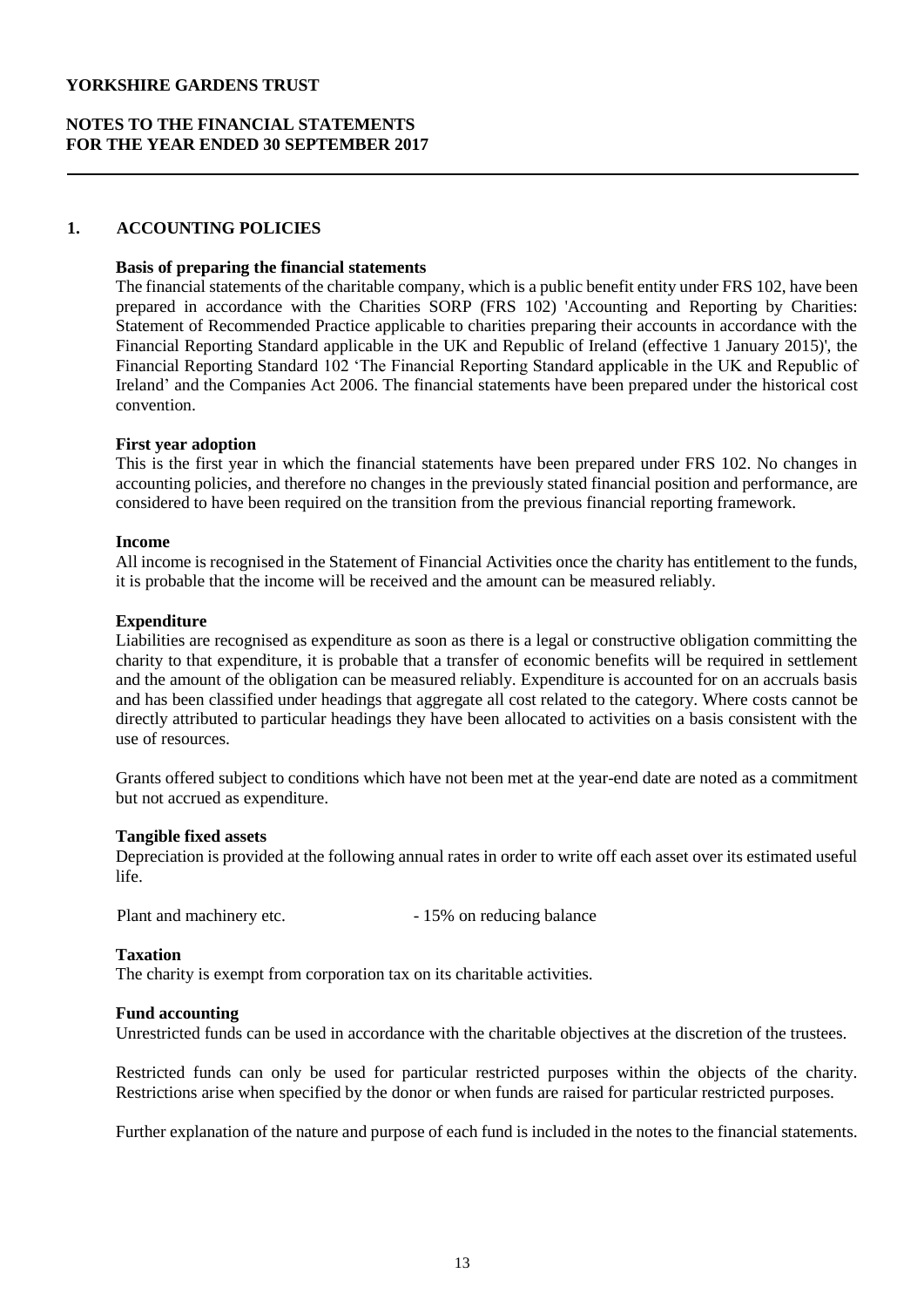# **NOTES TO THE FINANCIAL STATEMENTS - CONTINUED FOR THE YEAR ENDED 30 SEPTEMBER 2017**

| 2. DONATIONS AND LEGACIES                                   |                      |           |
|-------------------------------------------------------------|----------------------|-----------|
|                                                             | 2017                 | 2016      |
|                                                             | $\pmb{\mathfrak{L}}$ | $\pounds$ |
| Members subscriptions                                       | 4,698                | 4,186     |
| Legacies                                                    |                      |           |
| Gift Aid                                                    | 998                  | 1,805     |
| Donations                                                   | 1,237                | 17,336    |
| <b>Grants</b>                                               |                      |           |
|                                                             | 6,933                | 23,327    |
| 3. INCOME FROM CHARITABLE ACTIVITIES                        |                      |           |
|                                                             | 2017                 | 2,016     |
|                                                             | £                    | $\pounds$ |
| Functions, events income                                    | 4,846                | 13,154    |
| Functions, events costs                                     | (1, 874)             | (7,704)   |
| Functions, events surplus                                   | 2,972                | 5,450     |
|                                                             |                      |           |
| <b>4. INVESTMENT INCOME</b>                                 |                      |           |
|                                                             | 2017                 | 2,016     |
|                                                             | $\pmb{\mathfrak{L}}$ | $\pounds$ |
| Deposit account interest                                    | 655                  | 46        |
| 5. GRANTS PAYABLE                                           |                      |           |
|                                                             | 2017                 | 2016      |
|                                                             | $\mathbf f$          | $\pounds$ |
| Grants, donations                                           | 4,523                | 2,170     |
| The total grants paid during the year was as follows:       |                      |           |
|                                                             | 2017                 | 2016      |
|                                                             | £                    | $\pounds$ |
| Schools Project                                             | 1,851                | 1,170     |
| Duncombe Park, Tuscan Temple                                |                      | 1,000     |
| York Civic Trust, James Backhouse Plaque                    | 661                  |           |
| Ripon Walled Garden, Signage                                | 656                  |           |
| Valley Gardens, Restoration King Edward VII Memorial Gate   | 1,000                |           |
| Others including costs of Refugee Day at Beningborough Hall | 355                  |           |
|                                                             | 4,523                | 2,170     |

In addition to the above grants paid during the year, grant offers have been made totalling £4,000, which will become due when specific conditions are met by the beneficiaries.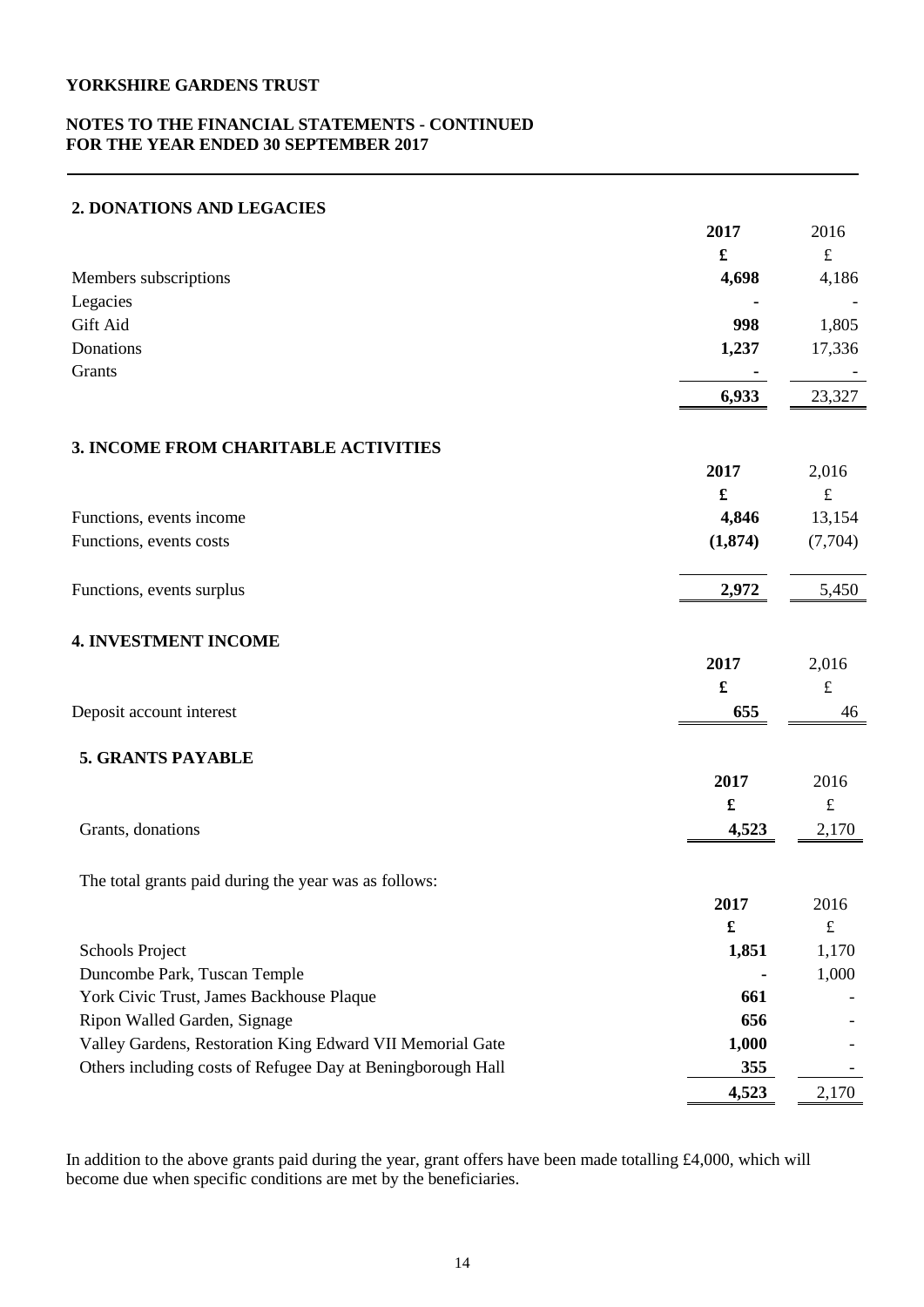# **NOTES TO THE FINANCIAL STATEMENTS - CONTINUED FOR THE YEAR ENDED 30 SEPTEMBER 2017**

# **6. NET INCOME/(EXPENDITURE)**

Net income/(expenditure) is stated after charging/(crediting):

|                             | 2017 | 2016 |
|-----------------------------|------|------|
|                             | £    | £    |
| Depreciation - owned assets | 40   | 10   |
|                             |      |      |
|                             | 2017 | 2016 |
|                             | £    | £    |
| Accountancy                 | 600  | 948  |

# **7. TRUSTEES' REMUNERATION, BENEFITS AND EXPENSES**

There were no trustees' remuneration, benefits or expenses for the year ended 30 September 2017 or for the year ended 30 September 2016

# **8. COMPARATIVE FOR THE STATEMENT OF FINANCIAL ACTIVITIES**

|                                    | Unrestricted<br>funds | <b>Restricted</b><br>funds | <b>Total</b><br>funds |
|------------------------------------|-----------------------|----------------------------|-----------------------|
|                                    | £                     | £                          | £                     |
| <b>INCOME FROM</b>                 |                       |                            |                       |
| Donations and legacies             | 23,327                |                            | 23,327                |
| <b>Charitable activities</b>       |                       |                            |                       |
| Functions, events                  | 13,154                |                            | 13,154                |
| Sale of books                      | 1,185                 |                            | 1,185                 |
|                                    |                       |                            |                       |
| Investment income                  | 46                    |                            | 46                    |
| <b>Total</b>                       | 37,712                |                            | 37,712                |
| <b>EXPENDITURE ON</b>              |                       |                            |                       |
| <b>Charitable activities</b>       |                       |                            |                       |
| Functions, events                  | 7,704                 |                            | 7,704                 |
| Grants, donations                  |                       | 2,170                      | 2,170                 |
| Capability Brown Celebration Costs | 13,601                | 5,555                      | 19,156                |
| Administration and governance      | 10,032                |                            | 10,032                |
| <b>Other</b>                       |                       | 532                        | 532                   |
| <b>Total</b>                       | 31,337                | 8,257                      | 39,594                |
| NET INCOME/ (EXPENDITURE)          | 6,375                 | (8,257)                    | (1,882)               |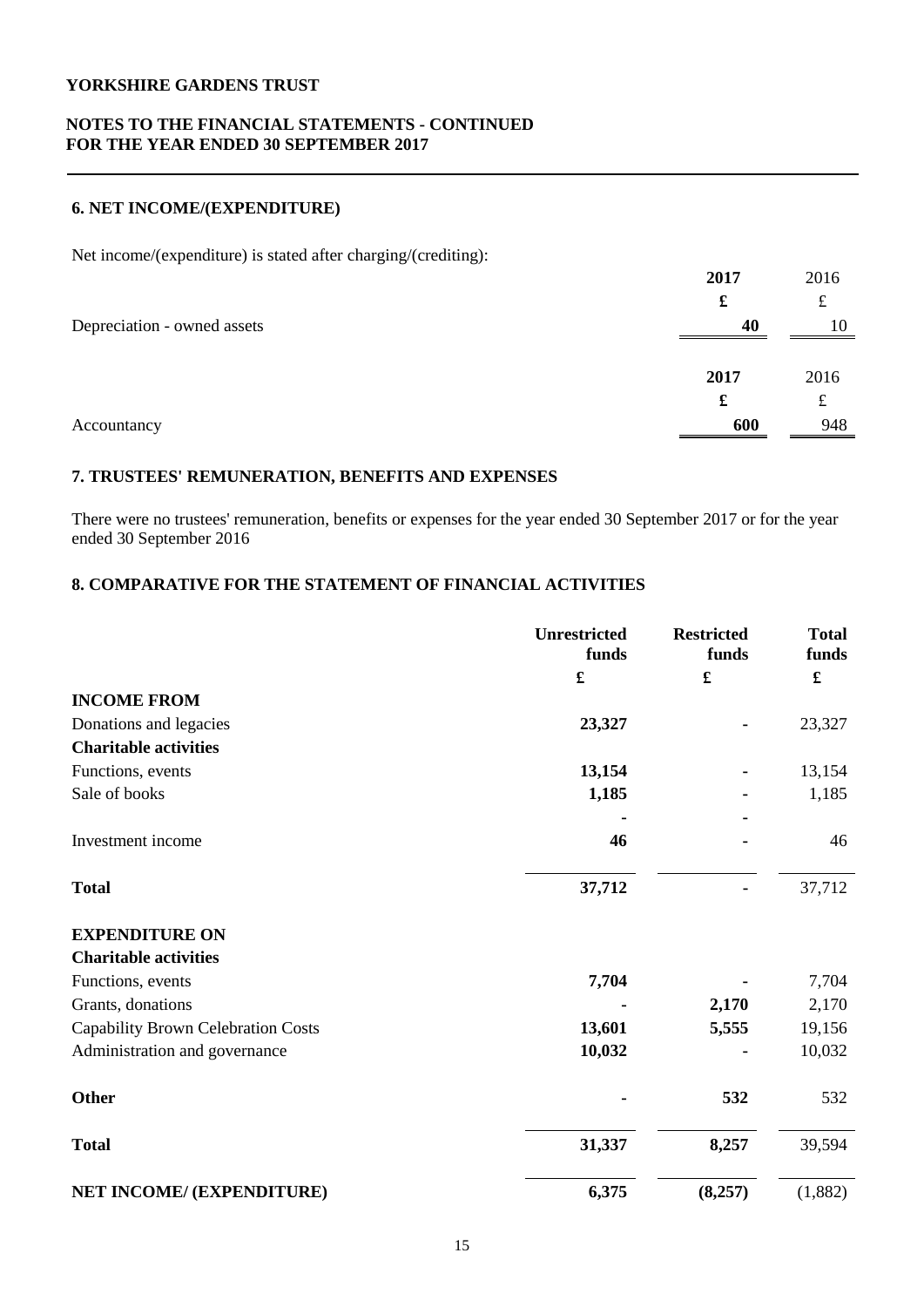# **NOTES TO THE FINANCIAL STATEMENTS - CONTINUED FOR THE YEAR ENDED 30 SEPTEMBER 2017**

# **8. COMPARATIVE FOR THE STATEMENT OF FINANCIAL ACTIVITIES – continued**

|                                                    | <b>Unrestricted</b><br>funds | <b>Restricted</b><br>funds | <b>Total</b><br>funds                        |
|----------------------------------------------------|------------------------------|----------------------------|----------------------------------------------|
| <b>RECONCILIATION OF FUNDS</b>                     |                              |                            |                                              |
| <b>Total funds brought forward</b>                 | 69,013                       | 9,281                      | 78,294                                       |
| <b>TOTAL FUNDS CARRIED FORWARD</b>                 | 75,388                       | 1,024                      | 76,412                                       |
| 9. TANGIBLE FIXED ASSETS                           |                              |                            |                                              |
|                                                    |                              |                            | <b>Plant</b> and<br><b>Machinery</b><br>etc. |
| <b>COST</b>                                        |                              |                            | $\pounds$                                    |
| At 1 October 2016 and 30 September 2017            |                              |                            | 1,032                                        |
| <b>DEPRECIATION</b>                                |                              |                            |                                              |
| At 1 October 2016                                  |                              |                            | 992                                          |
| Charge for year                                    |                              |                            | 40                                           |
| At 30 September 2017                               |                              |                            | 1,032                                        |
| <b>NET BOOK VALUE</b>                              |                              |                            |                                              |
| At 30 September 2017                               |                              |                            |                                              |
| At 30 September 2016                               |                              |                            | 40                                           |
| 10. DEBTORS: AMOUNTS FALLING DUE WITHIN ONE YEAR   |                              |                            |                                              |
|                                                    |                              | 2017                       | 2016                                         |
|                                                    |                              | £                          | $\pounds$                                    |
| Other debtors                                      |                              | 998                        |                                              |
| 11. CREDITORS: AMOUNTS FALLING DUE WITHIN ONE YEAR |                              |                            |                                              |
|                                                    |                              | 2017                       | 2016                                         |
|                                                    |                              | £                          | $\pounds$                                    |
| Other creditors                                    |                              | 1,916                      | 2,745                                        |
|                                                    |                              |                            |                                              |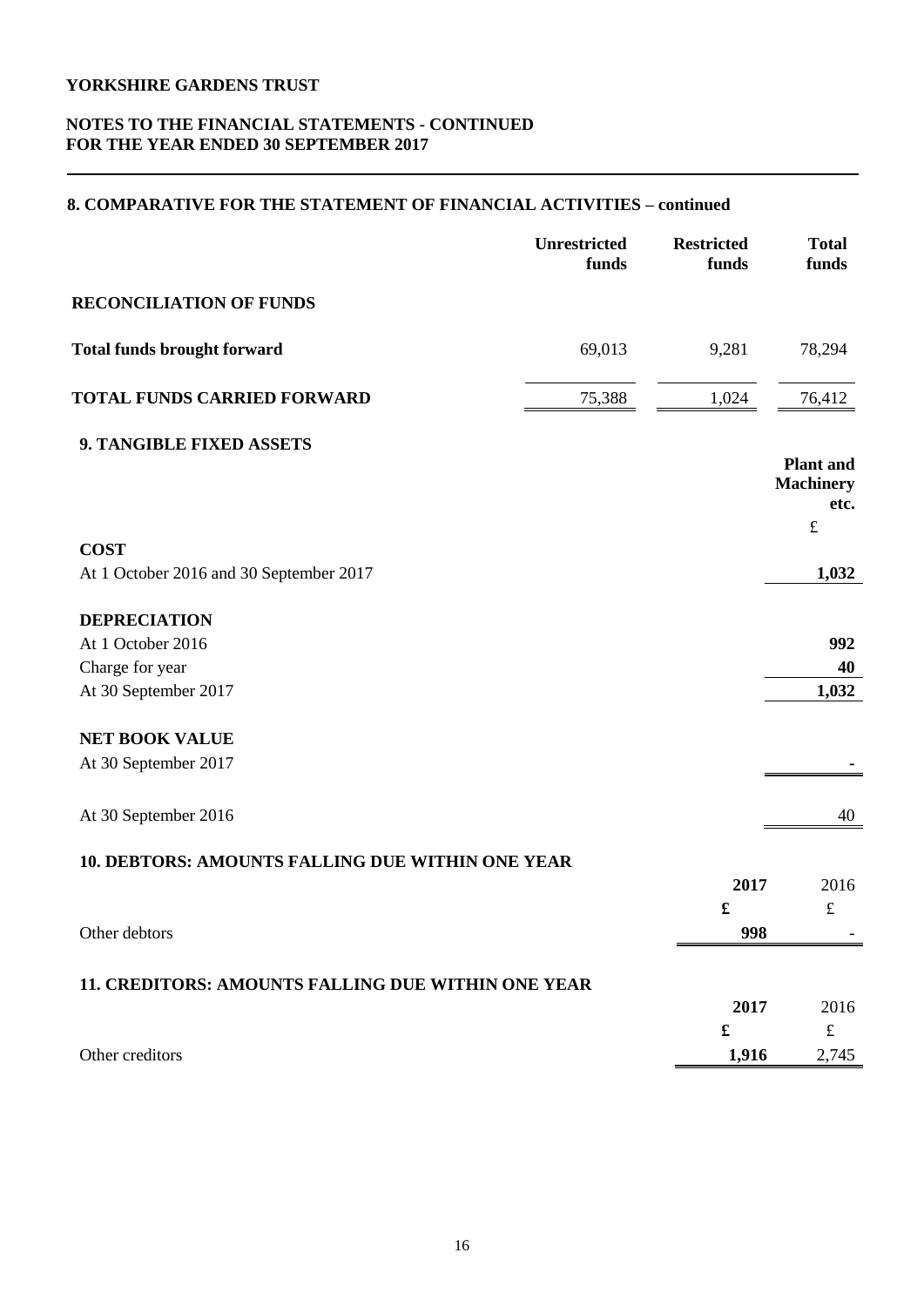# **NOTES TO THE FINANCIAL STATEMENTS - CONTINUED FOR THE YEAR ENDED 30 SEPTEMBER 2017**

# **12. MOVEMENT IN FUNDS**

|                                         | At 1/10/16<br>£ | <b>Net</b><br>movement<br>in funds<br>£ | <b>Transfers</b><br>between<br>funds<br>£ | At 30/9/17<br>£ |
|-----------------------------------------|-----------------|-----------------------------------------|-------------------------------------------|-----------------|
| <b>Unrestricted funds</b>               |                 |                                         |                                           |                 |
| General fund                            | 74,693          | (2,109)                                 | 193                                       | 72,777          |
| Yorkshire Gardens Trust Schools Project | 695             | (695)                                   |                                           |                 |
|                                         | 75,388          | (2,804)                                 | 193                                       | 72,777          |
| <b>Restricted funds</b>                 |                 |                                         |                                           |                 |
| North Yorkshire County Council          | 694             | (118)                                   |                                           | 576             |
| Joyce Hampshire Awards Grant            | <b>330</b>      | (137)                                   | (193)                                     |                 |
|                                         | 1,024           | (255)                                   | (193)                                     | 576             |
|                                         |                 |                                         |                                           |                 |
| <b>TOTAL FUNDS</b>                      | 76,412          | (3,059)                                 |                                           | 73,353          |

Net movement in funds, included in the above are as follows:

|                                         | <b>Incoming</b><br>resources<br>£ | <b>Resources</b><br>expended<br>£ | <b>Movement</b><br>in funds<br>£ |
|-----------------------------------------|-----------------------------------|-----------------------------------|----------------------------------|
| <b>Unrestricted funds</b>               |                                   |                                   |                                  |
| General fund                            | 13,754                            | (15, 863)                         | (2,109)                          |
| Yorkshire Gardens Trust Schools Project |                                   | (695)                             | (695)                            |
|                                         | 13,754                            | (16, 558)                         | (2,804)                          |
| <b>Restricted funds</b>                 |                                   |                                   |                                  |
| North Yorkshire County Council          |                                   | (118)                             | (118)                            |
| Joyce Hampshire Awards Grant            |                                   | (137)                             | (137)                            |
|                                         |                                   | (255)                             | (255)                            |
|                                         |                                   |                                   |                                  |
| <b>TOTAL FUNDS</b>                      | 13,754                            | (16, 813)                         | (3,059)                          |